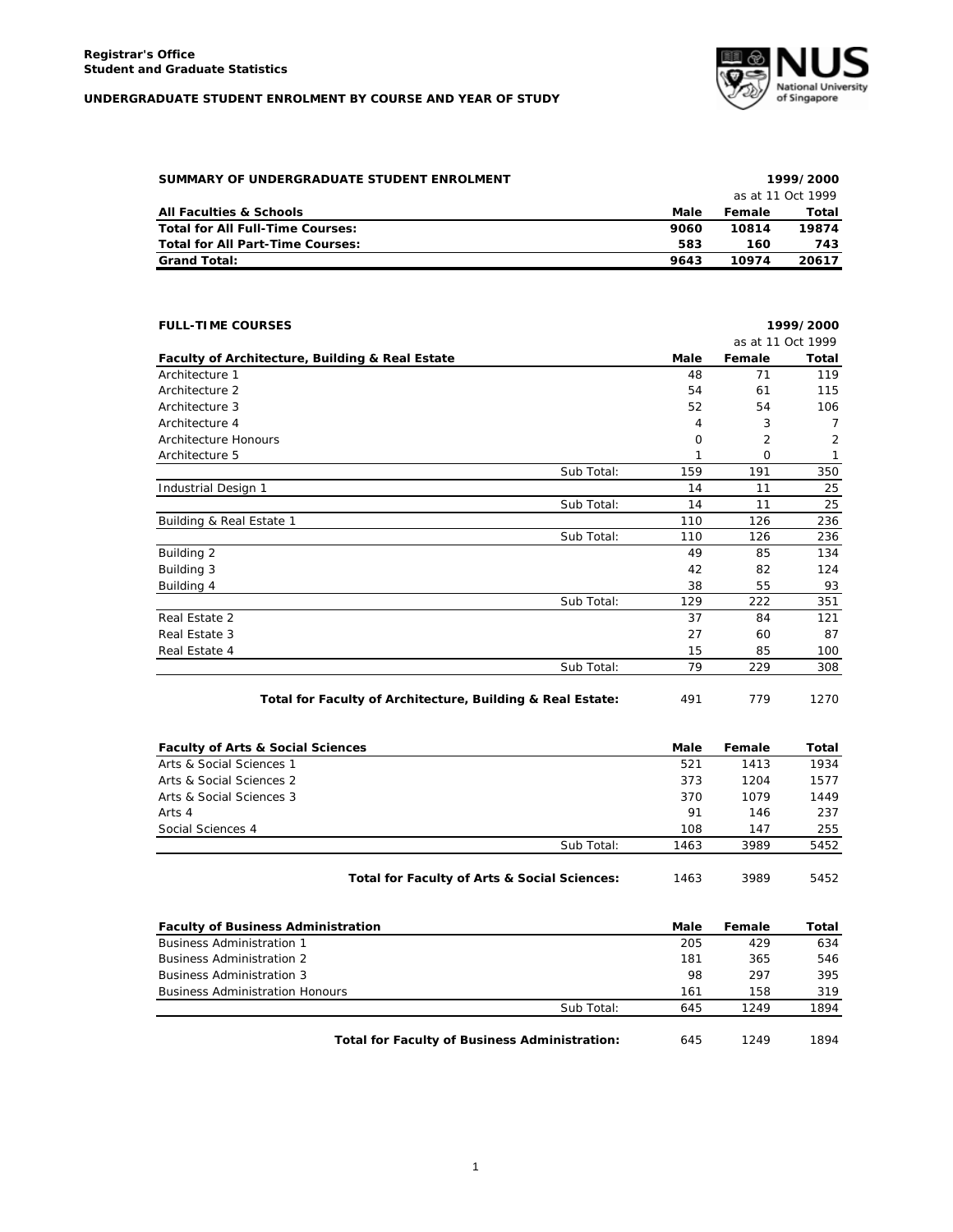

| <b>School of Computing</b>         |                                        | Male         | Female       | Total |
|------------------------------------|----------------------------------------|--------------|--------------|-------|
| Computing 1                        |                                        | 432          | 267          | 699   |
| Computing 2                        |                                        | 262          | 135          | 397   |
|                                    | Sub Total:                             | 694          | 402          | 1096  |
| Computer Science 1                 |                                        | $\mathbf{1}$ | 2            | 3     |
| Computer Science 2                 |                                        | 31           | 19           | 50    |
| Computer Science 3                 |                                        | 286          | 165          | 451   |
| Computer Science 4                 |                                        | 50           | 15           | 65    |
|                                    | Sub Total:                             | 368          | 201          | 569   |
|                                    | <b>Total for School of Computing:</b>  | 1062         | 603          | 1665  |
| <b>Faculty of Dentistry</b>        |                                        | Male         | Female       | Total |
| Dentistry 1                        |                                        | 23           | 11           | 34    |
| Dentistry 2                        |                                        | 23           | 10           | 33    |
| Dentistry 3                        |                                        | 17           | 16           | 33    |
| Dentistry 4                        |                                        | 20           | 16           | 36    |
|                                    | Sub Total:                             | 83           | 53           | 136   |
|                                    | <b>Total for Faculty of Dentistry:</b> | 83           | 53           | 136   |
| <b>Faculty of Engineering</b>      |                                        | Male         | Female       | Total |
| Engineering 1                      |                                        | 731          | 277          | 1008  |
|                                    | Sub Total:                             | 731          | 277          | 1008  |
| Civil Engineering 2                |                                        | 135          | 53           | 188   |
| Civil Engineering 3                |                                        | 140          | 45           | 185   |
| Civil Engineering 4                |                                        | 101          | 33           | 134   |
|                                    | Sub Total:                             | 376          | 131          | 507   |
| <b>Electrical Engineering 1</b>    |                                        | 2            | O            | 2     |
| <b>Electrical Engineering 2</b>    |                                        | 367          | 107          | 474   |
| <b>Electrical Engineering 3</b>    |                                        | 317          | 77           | 394   |
| <b>Electrical Engineering 4</b>    |                                        | 251          | 65           | 316   |
|                                    | Sub Total:                             | 937          | 249          | 1186  |
| Mechanical Engineering 1           |                                        | 10           | $\mathbf{1}$ | 11    |
| Mechanical Engineering 2           |                                        | 247          | 76           | 323   |
| Mechanical Engineering 3           |                                        | 230          | 55           | 285   |
| Mechanical Engineering 4           |                                        | 163          | 62           | 225   |
|                                    | Sub Total:                             | 650          | 194          | 844   |
| Chemical Engineering 1             |                                        | 100          | 96           | 196   |
| Chemical Engineering 2             |                                        | 115          | 68           | 183   |
| Chemical Engineering 3             |                                        | 89           | 79           | 168   |
| Chemical Engineering 4             |                                        | 53           | 70           | 123   |
|                                    | Sub Total:                             | 357          | 313          | 670   |
| Computer Engineering (B.Eng) 1     |                                        | 109          | 29           | 138   |
| Computer Engineering (B.Eng) 2     |                                        | 66           | 12           | 78    |
| Computer Engineering (B.Eng) 3     |                                        | 49           | 10           | 59    |
|                                    | Sub Total:                             | 224          | 51           | 275   |
| Environmental Engineering 1        |                                        | 16           | 13           | 29    |
| Environmental Engineering 2        |                                        | 13           | 19           | 32    |
| <b>Environmental Engineering 3</b> |                                        | 15           | 17           | 32    |
| Environmental Engineering 4        |                                        | 10           | 5            | 15    |
|                                    | Sub Total:                             | 54           | 54           | 108   |

Total for Faculty of Engineering: 3329 1269 4598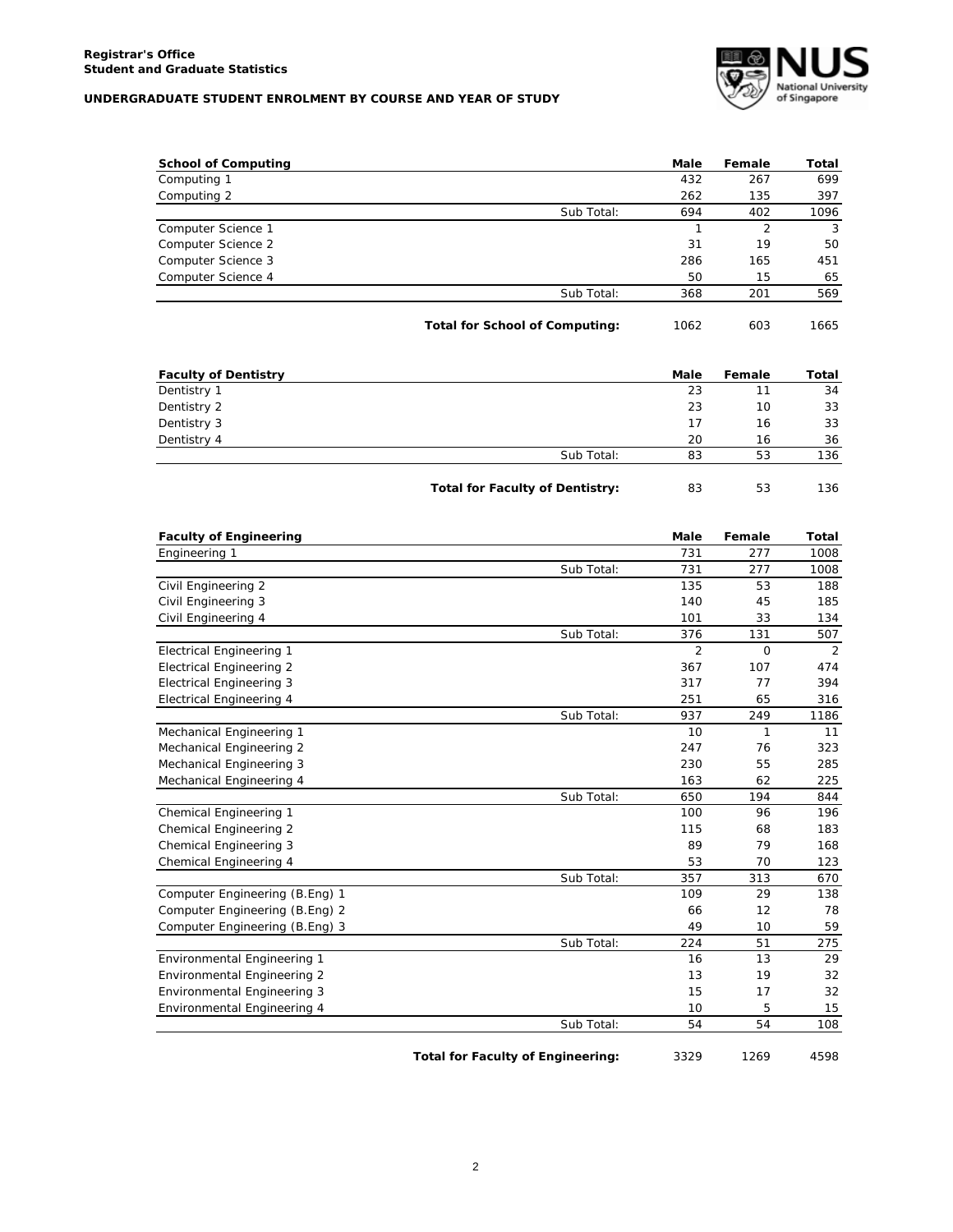

| <b>Faculty of Law</b>      |                                  | Male           | Female      | Total |
|----------------------------|----------------------------------|----------------|-------------|-------|
| Law 1                      |                                  | 62             | 81          | 143   |
| Law <sub>2</sub>           |                                  | 71             | 76          | 147   |
| Law 3                      |                                  | 57             | 95          | 152   |
| Law 4                      |                                  | 76             | 79          | 155   |
|                            | Sub Total:                       | 266            | 331         | 597   |
| Approved Graduate Law 1    |                                  | $\overline{2}$ | $\mathbf 0$ | 2     |
| Approved Graduate Law 2    |                                  | 1              | 3           | 4     |
|                            | Sub Total:                       | 3              | 3           | 6     |
|                            | <b>Total for Faculty of Law:</b> | 269            | 334         | 603   |
| <b>Faculty of Medicine</b> |                                  | <b>Male</b>    | Female      | Total |
| Medicine 1                 |                                  | 127            | 75          | 202   |
| Medicine 2                 |                                  | 130            | 69          | 199   |
| Medicine 3                 |                                  | 120            | 58          | 178   |
| Medicine 4                 |                                  | 100            | 45          | 145   |
| Medicine 5                 |                                  | 127            | 37          | 164   |
|                            | Sub Total:                       | 604            | 284         | 888   |

Total for Faculty of Medicine:  $604$  284 888

| <b>Faculty of Science</b> |                                      | Male | Female | Total |
|---------------------------|--------------------------------------|------|--------|-------|
| Science 1                 |                                      | 393  | 892    | 1285  |
| Science 2                 |                                      | 279  | 575    | 854   |
| Science 3                 |                                      | 280  | 500    | 780   |
| Science 4                 |                                      | 96   | 104    | 200   |
|                           | Sub Total:                           | 1048 | 2071   | 3119  |
| Pharmacy 1                |                                      | 19   | 58     | 77    |
| Pharmacy 2                |                                      | 33   | 88     | 121   |
| Pharmacy 3                |                                      | 3    | 9      | 12    |
| Pharmacy 4                |                                      | 11   | 28     | 39    |
|                           | Sub Total:                           | 66   | 183    | 249   |
|                           | <b>Total for Faculty of Science:</b> | 1114 | 2254   | 3368  |

| <b>PART-TIME COURSES</b>                                   |            |      |        | 1999/2000         |
|------------------------------------------------------------|------------|------|--------|-------------------|
|                                                            |            |      |        | as at 11 Oct 1999 |
| Faculty of Architecture, Building & Real Estate            |            | Male | Female | Total             |
| <b>Construction Economics 1</b>                            |            | 6    | 11     | 17                |
|                                                            | Sub Total: | 6    | 11     | 17                |
| <b>Construction Management 1</b>                           |            | 9    | 11     | 20                |
|                                                            | Sub Total: | 9    | 11     | 20                |
| Property Management 1                                      |            |      | 14     | 21                |
|                                                            | Sub Total: |      | 14     | 21                |
| Valuation 1                                                |            | 5    | 11     | 16                |
|                                                            | Sub Total: | 5    | 11     | 16                |
| Total for Faculty of Architecture, Building & Real Estate: |            | 27   | 47     | 74                |
|                                                            |            |      |        |                   |

**Faculty of Engineering Male Female Total**